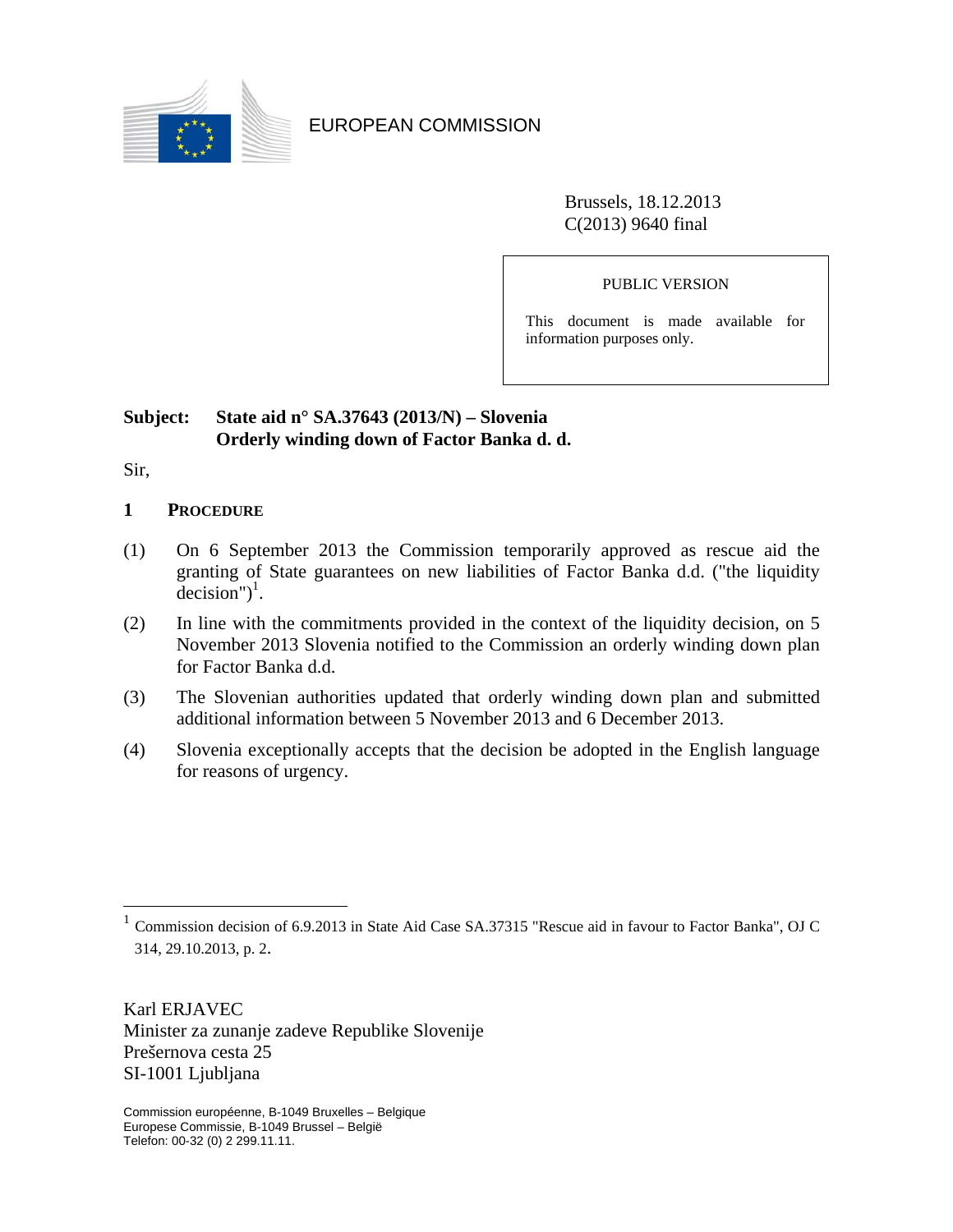#### **2 DESCRIPTION OF THE MEASURE**

### **2.1 The beneficiary**

- (5) The beneficiary of the aid is Factor Banka d. d. ("the Bank"). The Bank is a universal bank incorporated and domiciled in Slovenia. It is the fifteenth-biggest bank in Slovenia and held total assets of approximately EUR 1 billion on 31 December 2012 (2,3% of the assets of the national banking system). The Bank's shares are not listed on any stock exchange, but the Bank's bonds have been admitted for trading on the Ljubljana Stock exchange and Luxembourg stock exchange.
- (6) Since its foundation the Bank's operations have been almost entirely focused on transactions with corporate clients. In 2010, the Bank started expanding the share of deposits by retail clients, which amounted to EUR 73,6 million at the end of 2010 and further increased to EUR 107,6 million by the end of 2012. In November 2012, the Bank took over KD Banka d.d. and as a result expanded its operations to offer services to retail clients (current accounts, credit cards). The Bank operates solely at its head office in Ljubljana where it has its only branch office. The Bank also finances certain corporations and projects abroad. The Bank operates in Slovenia (71% of total assets) and abroad (Croatia, Serbia, Bulgaria, Ukraine, Kosovo and Montenegro: 29% of total assets).
- (7) The main shareholders of the Bank are ACH d.d. (40,8%), CG Invest d.d. (10%) and NKBM (9,9%). Currently, its outstanding subordinated debt amounts to EUR 22,8 million.
- (8) Table 1 sets out the Bank's main financial figures (in thousand EUR):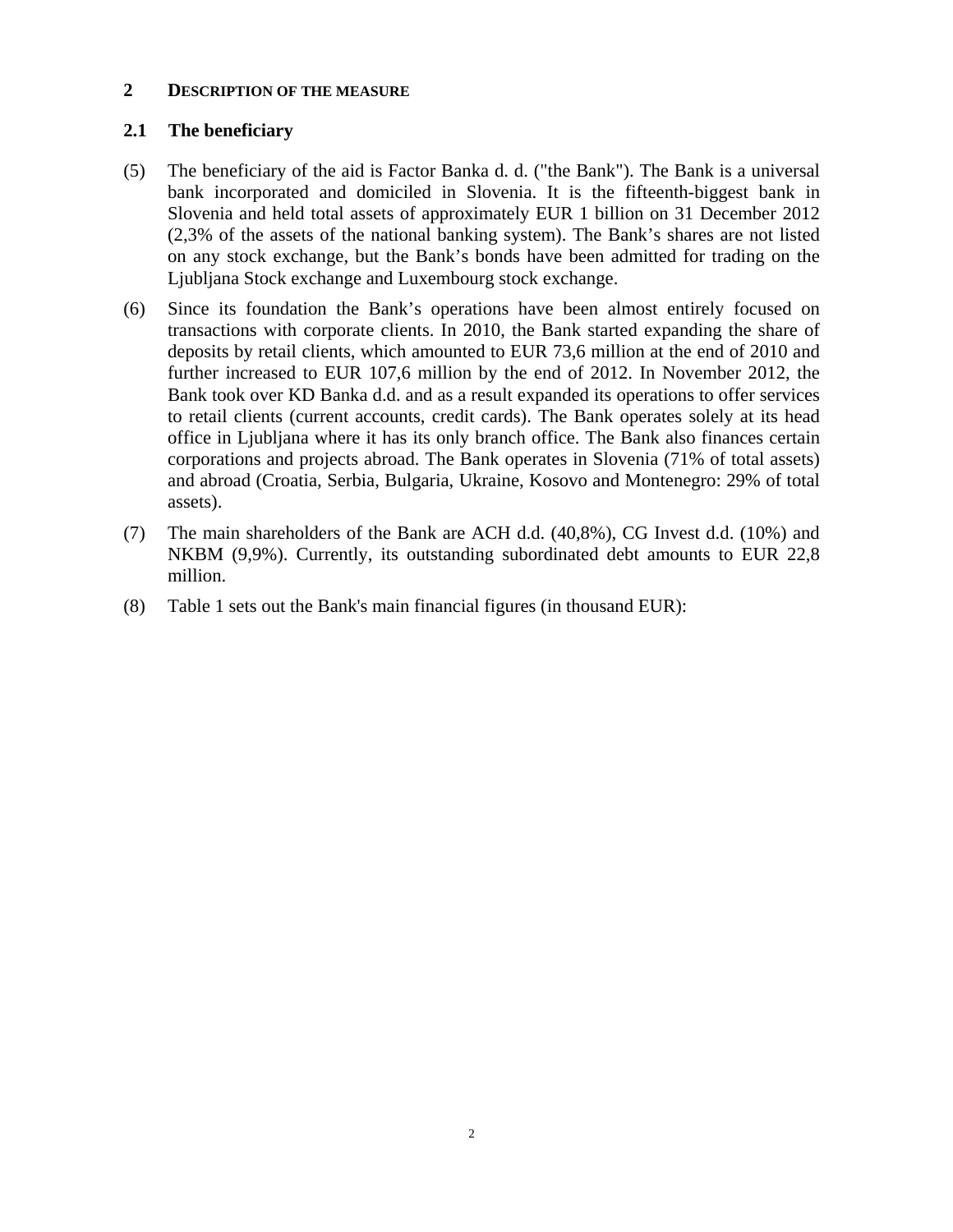| IABLE 1                                                             |                          |           |
|---------------------------------------------------------------------|--------------------------|-----------|
|                                                                     | 30 Sept 2013 31 Dec 2012 |           |
| <b>ASSETS</b>                                                       | 567,597                  | 1,027,504 |
| Cash and balances with the central bank                             | 17,926                   | 17,505    |
| Financial assets held for trading                                   | 454                      | 7,274     |
| Available-for-sale financial assets                                 | 105,353                  | 72,246    |
| Loans                                                               | 437,414                  | 795,925   |
| Loans to banks<br>ä,                                                | 2,066                    | 12,587    |
| Loans to customers                                                  | 434,208                  | 782,140   |
| Other financial assets                                              | 1,140                    | 1,198     |
| Held-to-maturity financial assets                                   | 0                        | 89,039    |
| <b>Fixed assets</b>                                                 | 4,520                    | 7,991     |
| Investment property                                                 | 348                      | 1,064     |
| Intangible assets                                                   | 193                      | 1,909     |
| Investments in subsidiaries and associates                          | $\mathbf 0$              | 11,953    |
| Tax assets                                                          | 76                       | 9,327     |
| Other assets                                                        | 1,313                    | 3,051     |
| Non-current assets held for sale and discontinued operations        | 0                        | 10,220    |
| <b>TOTAL LIABILITIES AND CAPITAL</b>                                | 567,597                  | 1,027,504 |
| Financial liabilities from the central bank                         | 169,145                  | 136,362   |
| Financial liabilities carried at fair value through profit and loss | 2,374                    | 2,603     |
| Financial liabilities measured at amortised cost                    | 642,466                  | 801,191   |
| Deposits from banks<br>÷,                                           | 3,929                    | 32,826    |
| Deposits from customers                                             | 353,409                  | 396,882   |
| Loans from banks<br>٠                                               | 156,957                  | 199,237   |
| Debt securities<br>ä,                                               | 103,712                  | 145,359   |
| Subordinated debt<br>÷                                              | 23,240                   | 25,613    |
| Other financial liabilities                                         | 1,219                    | 1,274     |
| Provisions                                                          | 36,387                   | 2,330     |
| <b>Tax liabilities</b>                                              | 0                        | 713       |
| <b>Other liabilities</b>                                            | 572                      | 661       |
| <b>TOTAL LIABILITIES</b>                                            | 850,944                  | 943,860   |
| Share capital                                                       | 11,577                   | 11,577    |
| Capital reserves                                                    | 40,749                   | 40,749    |
| <b>Revaluation surplus</b>                                          | $-687$                   | 3,192     |
| Reserves (including retained earnings)                              | 28,139                   | 49,674    |
| Net profit/loss for the year                                        | $-363,125$               | $-21,548$ |
| <b>TOTAL CAPITAL</b>                                                | $-283,347$               | 83,644    |

#### **2.2 The events triggering the measure**

**TABLE 1** 

- (9) The financial crisis has severely affected the Bank's operations. The Bank had to account additional impairments for financial assets and provisions for off-balance sheet liabilities because of the decreasing quality of its credit portfolio. Its capital adequacy ratio fell as a result and it encountered liquidity problems. In 2013 the Bank failed to find potential investors willing to recapitalise it. At the same time its liquidity situation worsened to the point where the Bank was unable to operate.
- (10) The Bank has faced liquidity pressure since the beginning of 2013 and its liquidity profile has deteriorated significantly during recent months. Since mid-August 2013 the Bank has been facing substantial deposit withdrawals. During August 2013 the Bank lost 4% of its deposit base. The adequacy of its liquidity reserves was substantially impaired and on 27 August 2013 the Bank's liquidity ratio fell below the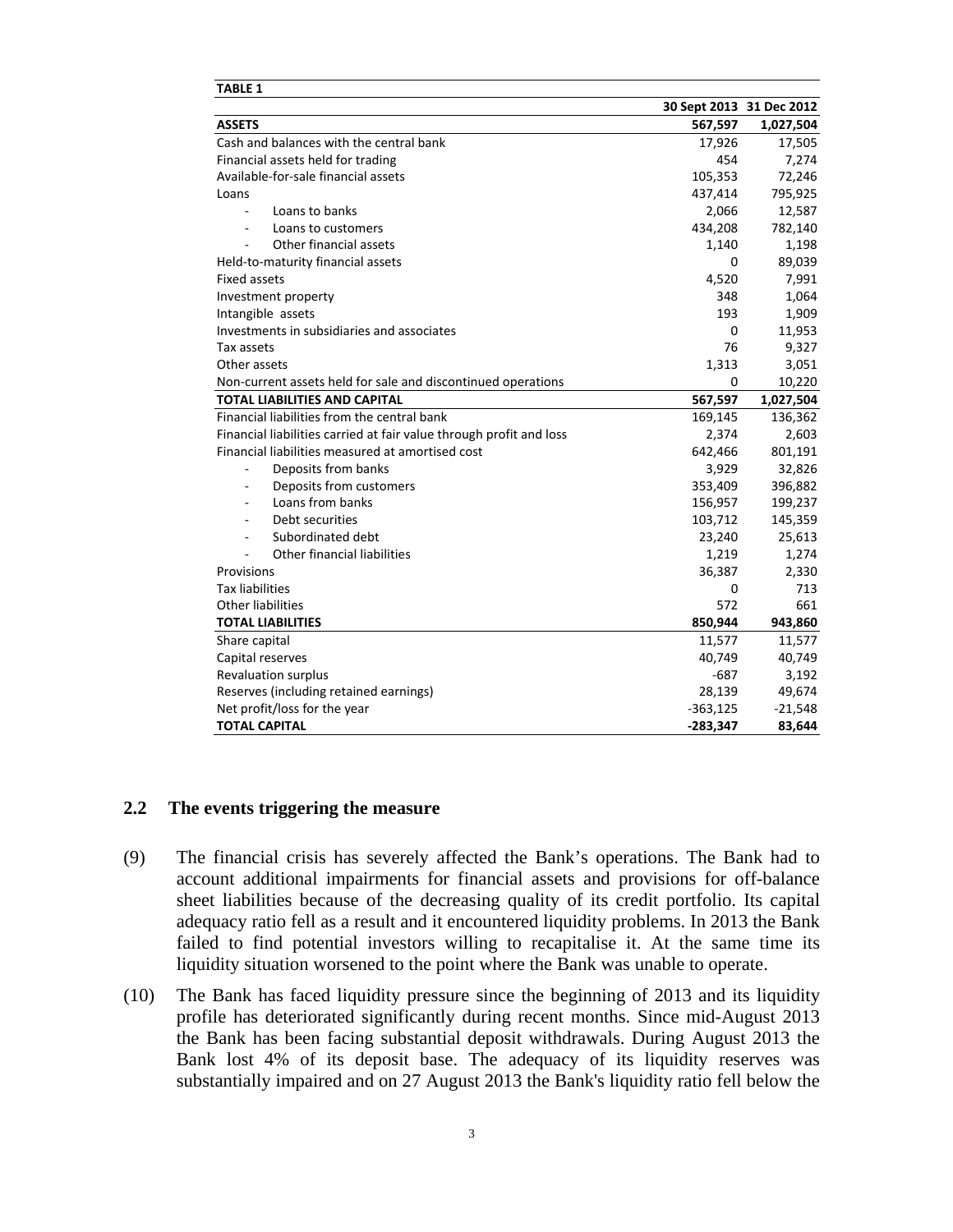level required by the Bank of Slovenia. The Bank is subject to a daily monitoring of its liquidity position by the Bank of Slovenia.

(11) The Bank of Slovenia has required the Bank to increase its capital buffers. On 31 August 2013 the deadline for the recapitalisation expired without appropriate action having been taken by the Bank's management or shareholders. While the Bank still met the capital requirements (as of November 2013 the Banks' Tier 1 Capital ratio was 7,84 % and its Solvency ratio was 9,15 %) in light of likely further losses on its loan portfolio and the lack of support from the Bank's shareholders, the Bank of Slovenia concluded that the Bank did not have a sustainable and viable business model.

# **2.3 The measures**

- (12) As a consequence of the Bank's worsening situation and in order to stabilise the liability side of the Bank's balance sheet while proceeding to its orderly winding down, on 6 September 2013 Slovenia granted the Bank a State guarantee on newly issued debt (hereinafter "the Guarantee"). The Guarantee was issued to allow the Bank to draw a direct emergency loan (emergency liquidity assistance) from the Bank of Slovenia. The Commission temporarily approved the Guarantee on 6 September 2013. The maximum amount guaranteed was EUR 540 million which at the time represented 59% of the total assets of the Bank. The estimated duration of the direct emergency loan is one year with a maximum duration of three years.
- (13) In line with the requirement set forth in the liquidity decision, on 5 November 2013 Slovenia notified an orderly winding down plan to the Commission. That plan envisages additional aid in favour of the Bank, in the form of a State recapitalisation and liquidity support.
- (14) The State recapitalisation will be at most EUR 285 million. It will take form of conversion of existing State deposits into equity or a capital injection in the form of securities or cash contribution or a combination of the two.
- (15) The liquidity support will be at most EUR 400 million and would be granted until the end of the orderly winding down process (i.e. by 31 December 2016). That liquidity would be provided in the form of State guarantees under the same terms and conditions as the Guarantee approved in the liquidity decision<sup>2</sup> or in the form of State deposits.

# **2.4 The orderly winding down plan**

- (16) On 6 September 2013 the Bank of Slovenia took over the control of the Bank and put it into special administration with the aim of preparing and organising an orderly winding down while minimising the cost for the State.
- (17) According to the orderly winding down plan, the main objective of the Bank's orderly winding down is to repay all ordinary creditors (excluding subordinated ones) so as to

 $\frac{1}{2}$ See recitals 8 to 13 of the liquidity decision.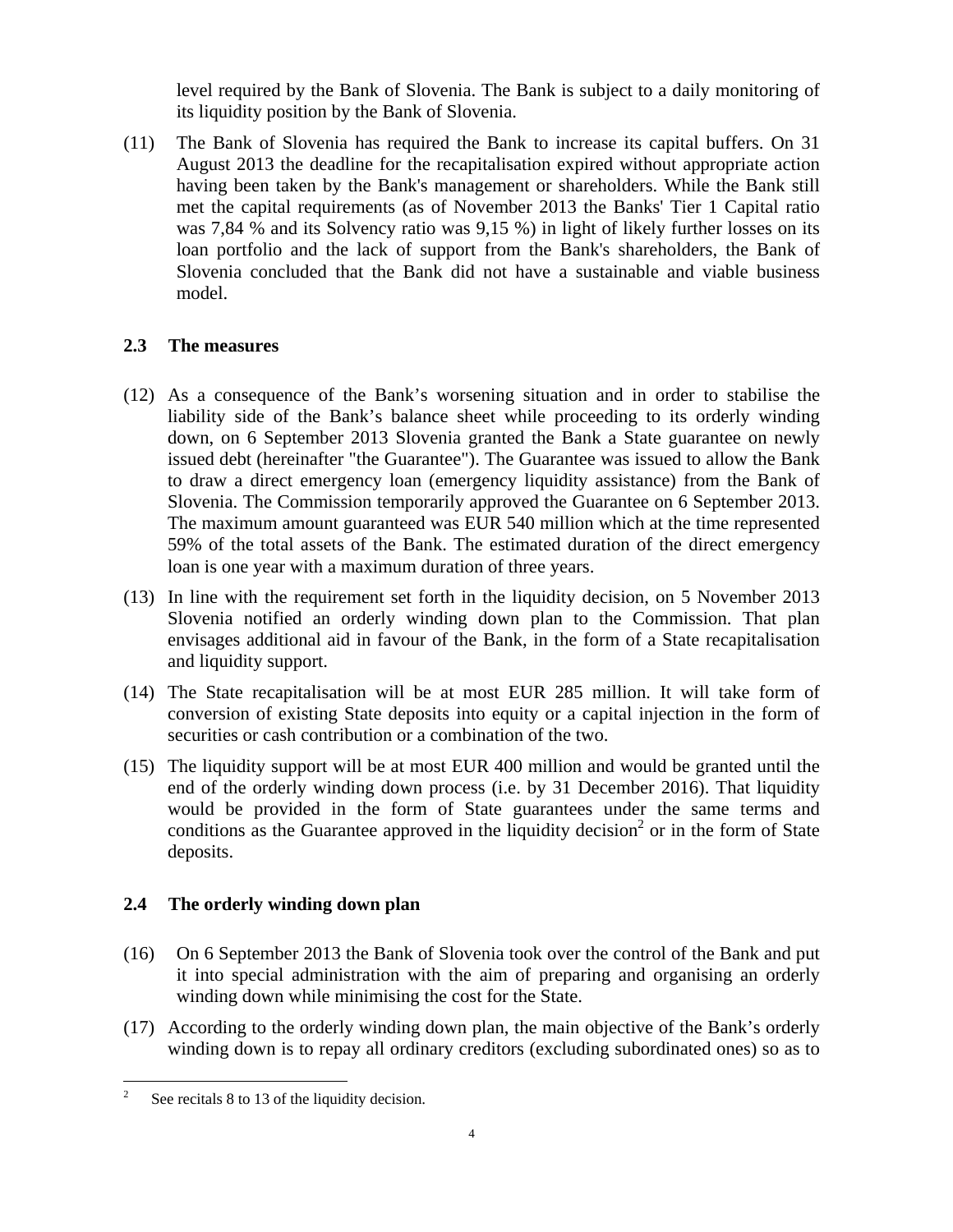maintain the trust of the public in the stability of the financial system. For that purpose, the Bank will ensure that repayments of contractually agreed amounts are made to all ordinary creditors (excluding subordinated ones) on maturity.

- (18) The orderly winding down will be completed within three years from the appointment of the special administration, i.e. by 31 December 2016. During that period the Bank's operations and assets will be restructured with the objective of selling them to the extent possible, in order to minimise losses. After 31 December 2016 the remainder will be put into run down or transferred to the Bank Asset Management Company ("BAMC"). The Bank will reduce its balance sheet total from approximately EUR 848 million in September 2013 to EUR 436 million by 31 June 2014 and to zero by 31 December 2016 when the liquidation phase will be completed.
- (19) Slovenia estimates that within the three-year period for the implementation of the orderly winding down the Bank will manage to realise a significantly higher yield from the realisation of its assets (loans, securities, fixed assets, etc.) than it would be the case under immediate liquidation or bankruptcy. The orderly winding down should therefore result in lower loss, capital needs and related cost for the State.
- (20) In order to carry out the orderly winding down, the orderly winding down plan includes the full write-off of shareholders' equity and subordinated debts. It also foresees the recapitalisation by the State of a maximum amount of EUR 285 million described in recital (14) and the State liquidity facility of a maximum of EUR 400 million described in recital (15).
- (21) The recapitalisation of the Bank will follow a two-step approach. First the equity of all shareholders and all subordinated debts will be fully wiped out. Only then will the State proceed with the capital injection in the Bank.
- (22) Slovenia submitted the following commitments as an integral part of the orderly winding down plan:
- (23) Reduction of the balance sheet: the Bank will reduce its total balance sheet size from approximately EUR 848 million in September 2013 to EUR 436 million by 30 June 2014 and to zero by 31 December 2016 when the liquidation phase will be completed.
- (24) Reduction of branches and employees full time equivalents (FTEs): the Bank will reduce its current organizational structure by: (i) reducing from one branch/office as of September 2013 to no branch/office by 31 December 2014 (the Bank will operate only at its headquarter) and (ii) reducing from 84 FTEs as of September 2013 to 50 FTEs by 30 June 2014.
- (25) Limitation on new lending:
	- (i) Contractually committed but not yet paid-out amounts will be limited to the strict minimum.
	- (ii) There will be no additional financing to existing customers which is not contractually committed except when it is strictly necessary to preserve the value of the loan collateral, or otherwise related to minimising capital losses or enhancing the expected recovery value of a loan.
	- (iii) There will be no additional financing to new customers which is not contractually committed.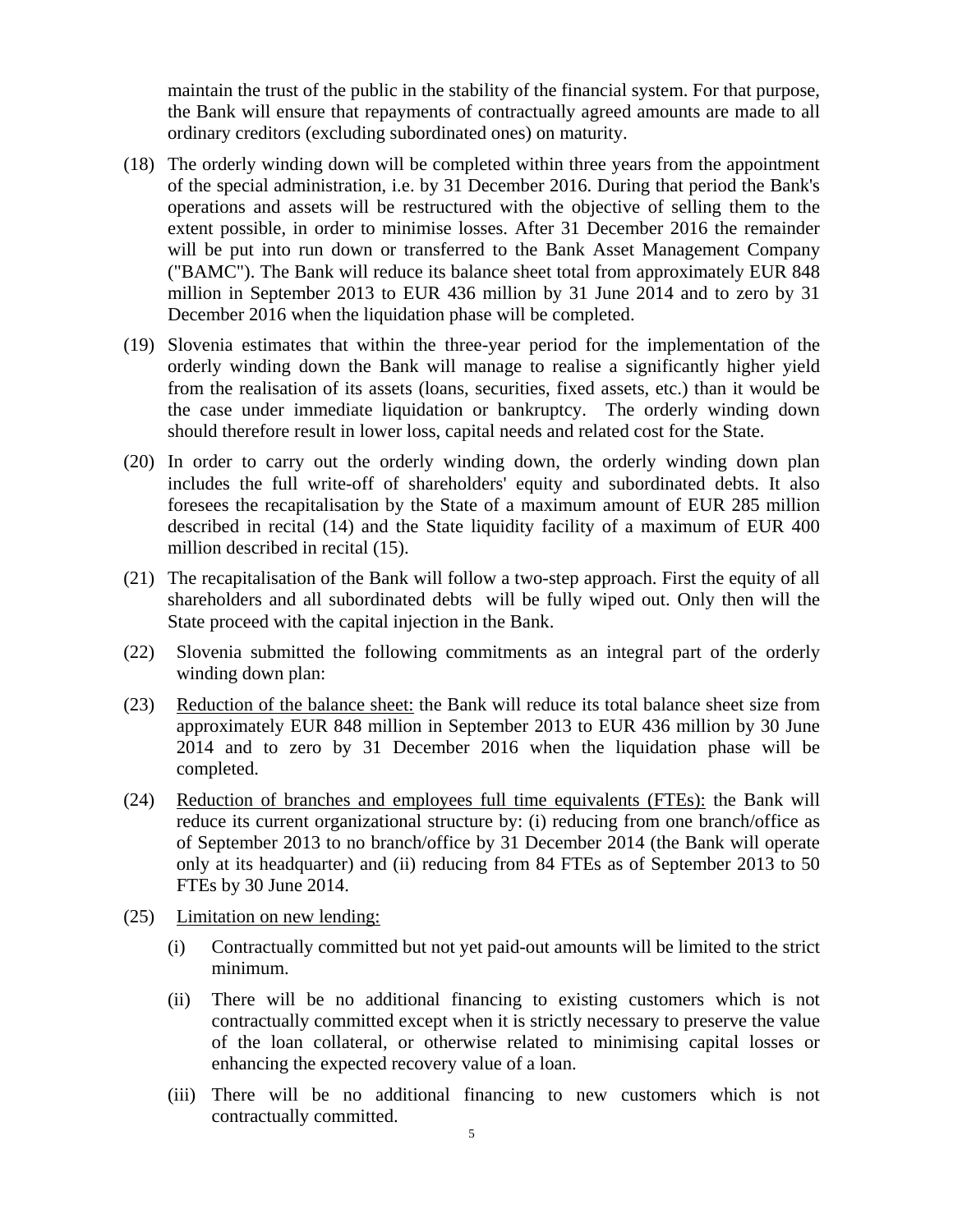- (26) Management of existing assets: The Bank undertakes to manage the assets which are to be divested, liquidated or wound down, in an orderly manner but minimizing the cost for taxpayers. The Bank will manage existing assets in a way that maximises the net present value (NPV) of the assets. Specifically, if a client cannot respect the terms of its loan, the Bank will only restructure the lending terms (deferral or partial waiver of repayments, conversion of (part of) the claim in capital, etc.) if such a restructuring would enhance the NPV of the loan. The same principle applies as regards mortgage loans. In particular, the Bank may restructure its mortgage assets via the following variations to the terms of existing mortgages: (a) a change of deal (e.g. by offering a new fixed rate); (b) transferring existing mortgages to new properties; (c) transferring equity (e.g., adding a borrower to the mortgage or removing one).
- (27) Limitation of new deposits: The Bank will not take deposits from new customers. The Bank will also not take deposits from existing customers with the exceptions of transactions arising from already concluded contracts and deposits which represent additional collateral for the already concluded loans and other transactions (e.g. guarantees).
- (28) Limitation on transactional products: The Bank may provide transactional products (i.e., current accounts, transactions, cards, payments, etc.) only to existing customers.
- (29) Limitation on pricing policies: The pricing policy of the Bank will be designed to encourage customers to find more attractive alternatives. In other words (i) the level of the interest rate/fee paid by the Bank to customers should be below the average of the market and (ii) the level of the interest rate/fee paid by customers to the Bank should be above the average of the market. Not more than 10% of products offered by the Bank (in nominal amount) will deviate from that rule.
- (30) Burden-sharing measures: The equity of the shareholders and subordinated debts of the Bank will be fully wiped out.
- (31) Slovenia also commits to a series of behavioural measures:
- (32) Ban on coupon payments: until the burden-sharing measures have been fully implemented, the Bank will not make any payments to subordinated debt holders.
- (33) Dividend ban: until the burden-sharing measures have been fully implemented, the Bank will not make any dividend payments.
- (34) Bans on advertising and aggressive commercial strategies (advertisement ban): the Bank will not carry out any advertising activities related to the State aid to the Bank and to the State ownership in the Bank (or to any competitive advantages arising in any way from the aid to the Bank or the State ownership in the Bank) and the Bank will not employ any aggressive commercial strategies which would not be pursued without State aid.
- (35) Acquisition ban: the Bank will not acquire any stake in any undertaking. That commitment covers both undertakings which have the legal form of a company and pool of assets which form a business. The acquisition ban will not apply to acquisitions in the regular course of the orderly winding down of operations in the management of existing claims towards ailing firms.
- (36) Reporting: until the end of the liquidation period (i.e. until 31 December 2016), Slovenia undertakes to send to the Commission a semi-annual progress report. The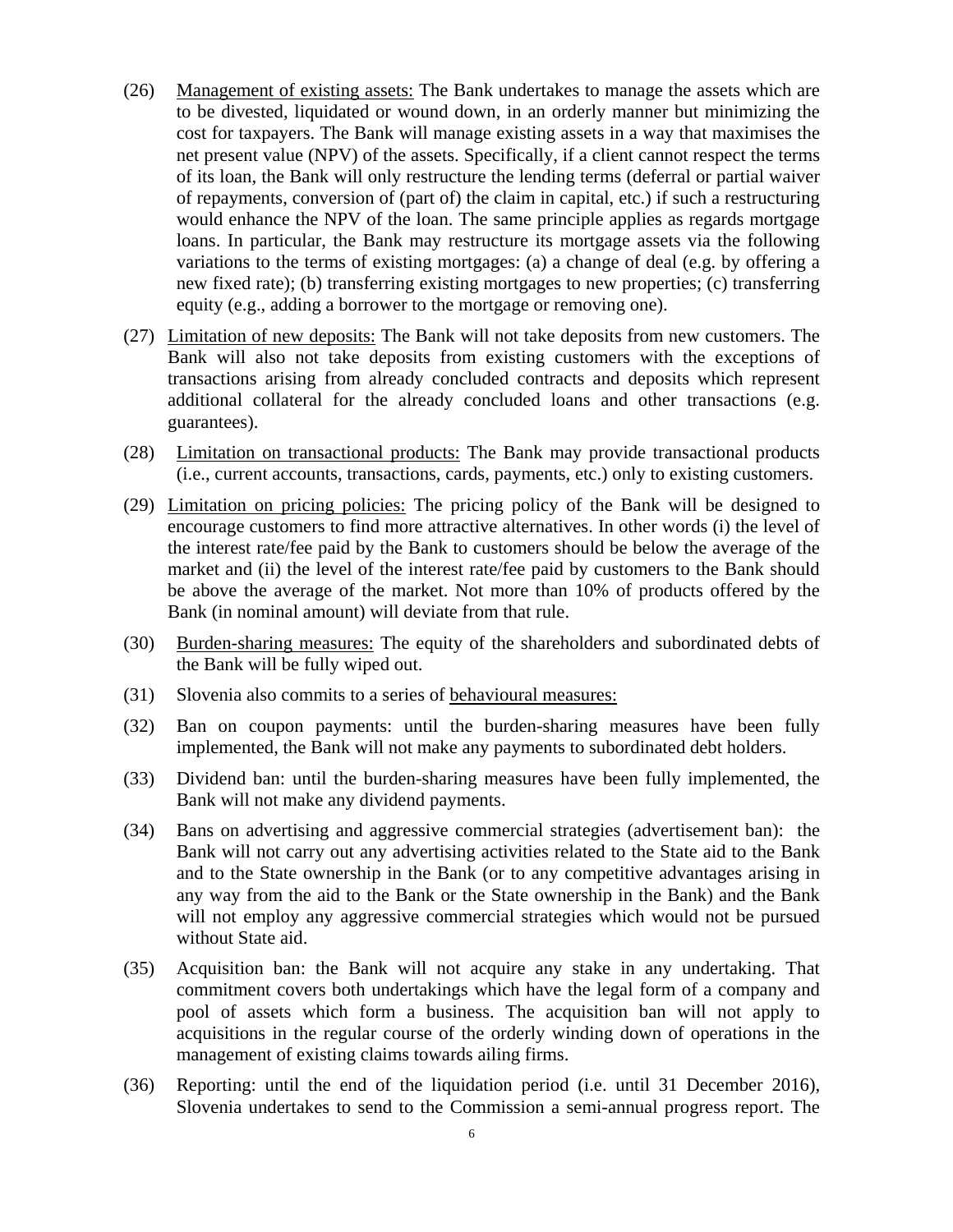report will summarise the progress achieved in the implementation of the orderly winding down plan. The report will be submitted every six months, no later than 30 November 2014 for the first half of the current year and no later than 31 May 2015 for the second half of 2014.

(37) Those commitments will take effect upon the date of adoption of the current decision. They apply throughout the liquidation period, i.e. 31 December 2016, unless otherwise stated.

### **3 POSITION OF THE SLOVENIAN AUTHORITIES**

- (38) The Slovenian authorities accept that the notified measures (the Guarantee temporarily approved under the liquidity decision, as well as the recapitalisation and the liquidity support notified on 5 November 2013 in the context of the orderly winding down of the Bank) constitute State aid. They request the Commission to verify if such aid is compatible with the internal market on the basis of Article 107(3)(b) of the Treaty on the Functioning of the European Union ("the TFEU"), as it is necessary in order to remedy a serious disturbance in the Slovenian economy.
- (39) The Slovenian authorities consider that the Bank's business model is not sustainable and viable, and propose an orderly winding down of the Bank.
- (40) The Slovenian authorities consider that the cost of winding down of the Bank by 31 December 2016 would be significantly lower than an immediate liquidation or bankruptcy proceedings. According to them the deficit to cover all the Bank's liabilities in the case of an immediate winding down would be EUR 428 million, whereas in the event of an orderly winding down, it would be EUR 284.7 million. The effect of an orderly winding down is thus less onerous for the Member State, by EUR 143.3 million.
- (41) The Slovenian authorities also consider that the aid is limited to the minimum necessary to ensure the orderly winding down of the bank and avoid its abrupt bankruptcy. The orderly winding down plan contains sufficient measures limiting the distortion of competition and includes sufficient burden-sharing.
- (42) Finally, the Slovenian authorities provided a set of commitments as an integral part of the orderly winding down plan (see the Annex).

#### **3.1 Existence of State aid**

(43) The Commission first has to assess whether the notified measures (the Guarantee temporarily approved under the liquidity decision, as well as the recapitalisation and the liquidity support notified on 5 November 2013 in the context of the orderly winding down of the Bank) constitute State aid within the meaning of Article 107(1) TFEU. According to that provision, State aid is any aid granted by a Member State or through State resources in any form whatsoever which distorts, or threatens to distort, competition by favouring certain undertakings, in so far as it affects trade between Member States. The Commission in that context observes that the Slovenian authorities do not dispute that each of the notified measures constitutes State aid.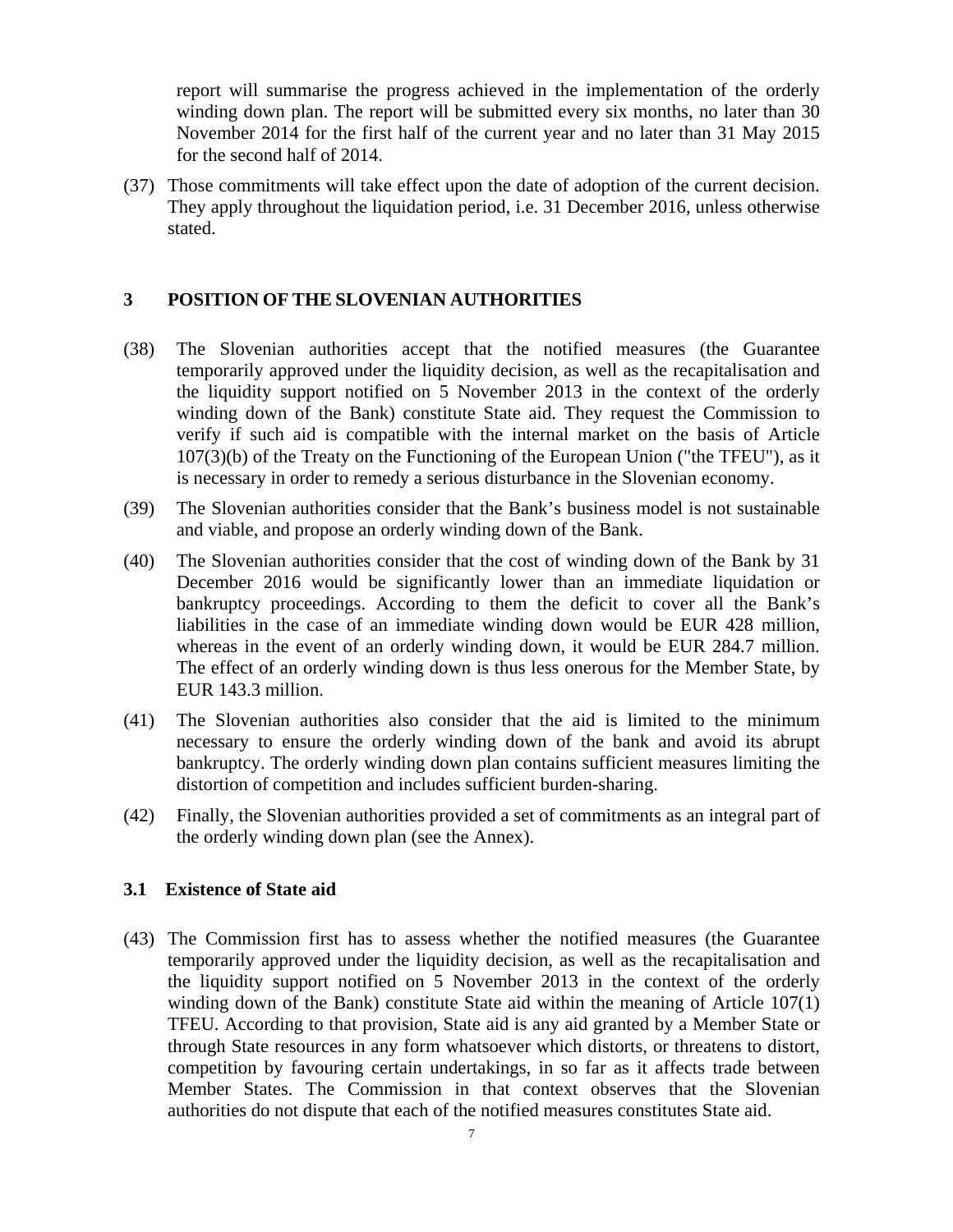- (44) The Commission established in its liquidity decision that the Guarantee constitutes State aid. Therefore the Commission will limit its current assessment to the measures notified on 5 November 2013 in the context of the orderly winding down plan.
- (45) The Commission observes that the recapitalisation and the liquidity support are both granted by the Republic of Slovenia and are directly financed through State resources.
- (46) The recapitalisation and the liquidity support both confer an advantage on the Bank. In particular, they allow the Bank to obtain capital and to stabilize the liability side of its balance sheet. In the circumstances in which the Bank finds itself, no private operator acting on the basis of market logic would provide it with capital or liquidity support. Since the recapitalisation and the liquidity support are available only to the Bank, they each confer a selective advantage on it.
- (47) The Commission finds that the recapitalisation and the liquidity support distort competition as they allow the Bank to obtain capital and liquidity necessary to avoid insolvency and disorderly liquidation.
- (48) The Commission finds that the recapitalisation and the liquidity support are also both likely to affect trade between Member States as the Bank competes both on the Slovenian market, where some of the Bank's competitors are subsidiaries and branches of foreign banks, and in other Member States.
- (49) On the basis of the foregoing, the Commission considers that the recapitalisation and the liquidity support fulfil all the conditions laid down in Article 107(1) TFEU and that they qualify as State aid to the Bank.

# **3.2 Compatibility of the aid**

- (50) As regards compatibility with the internal market of the Guarantee, the recapitalisation and the liquidity support provided to the Bank (collectively referred to hereafter as "the orderly liquidation aid"), the Commission will first determine whether the aid can be assessed under Article 107(3)(b) TFEU, i.e. whether the aid remedies a serious disturbance in the economy of Slovenia. Subsequently, the Commission, applying that legal basis, will assess whether the orderly liquidation aid is compatible with the internal market.
- (51) The Commission has already recognised in its liquidity decision that the insolvency and disorderly liquidation of the Bank would have posed a threat to financial stability<sup>3</sup>.
- (52) The orderly liquidation aid serves the same purpose as the rescue aid, namely allowing an orderly winding down and maintaining confidence while avoiding negative spillover effects such as possible bank runs. In the period since the liquidity decision was adopted, the situation on the financial markets has not improved sufficiently to allow an uncontrolled failure or regular bankruptcy. As a result, the Commission considers that the same legal basis is appropriate to assess the orderly liquidation aid also for the purpose of this Decision.

 $\frac{1}{3}$ See Section 4.2.1 *Legal basis for the compatibility assessment* of the liquidity decision.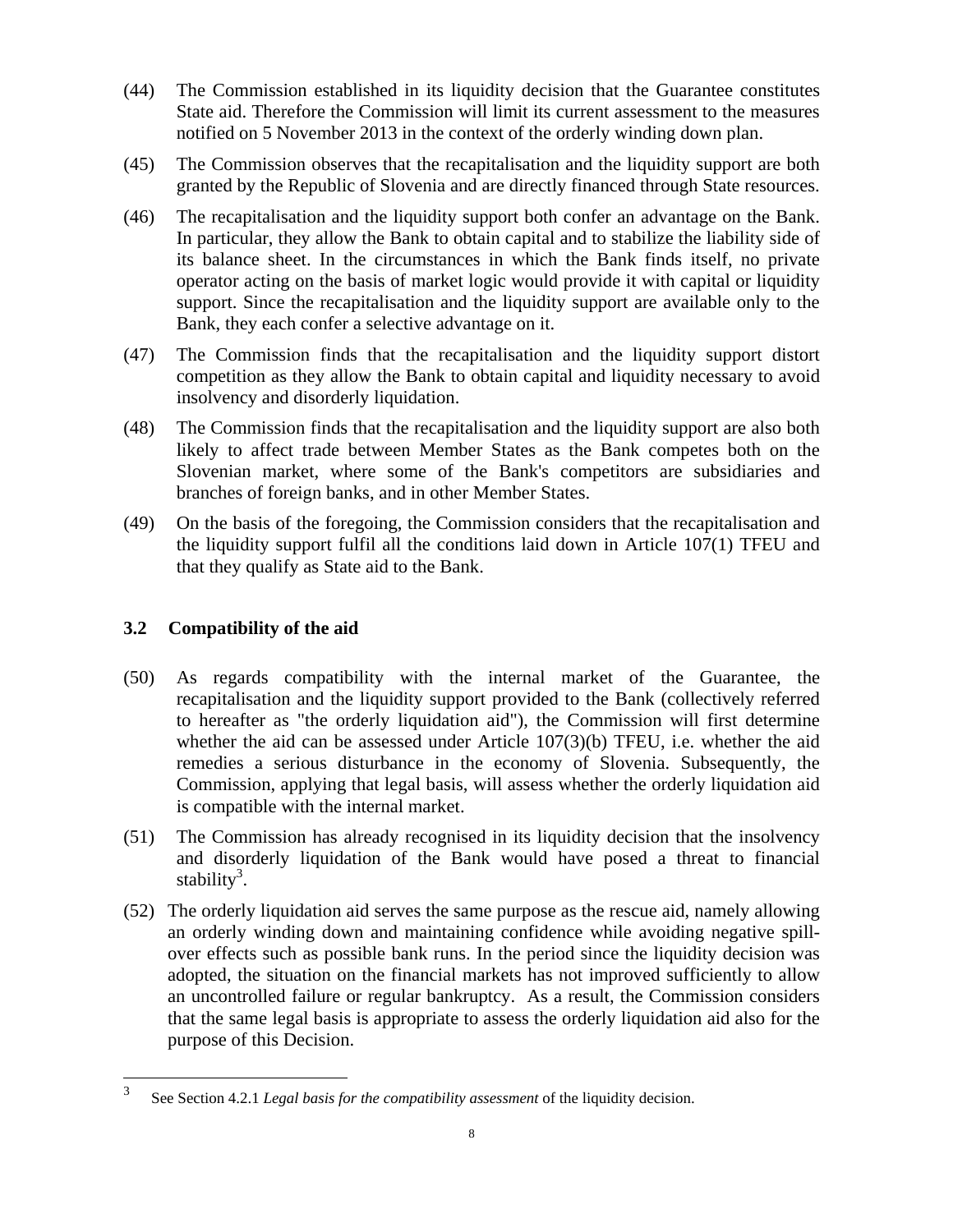- (53) Therefore the Commission will assess whether the orderly liquidation aid is compatible with the internal market under Article 107(3)(b) TFEU.
- $(54)$  The 2013 Banking Communication<sup>4</sup>, and in particular its Section 6, sets out the State aid rules applicable to the liquidation of financial institutions in the current circumstances. According to those rules, in order to be compatible with Article 107(3)(b) TFEU, the liquidation of a financial institution has to, among others:
	- (i) be designed in such a way so that to limit liquidation cost to the minimum necessary;
	- (ii) contain sufficient measures limiting the distortion of competition;
	- (iii) include sufficient own contribution by the beneficiary (burden-sharing);
	- *i. Limitation of liquidation costs*
- (55) The Commission notes that the orderly liquidation to be implemented by 31 December 2016 is the least costly option for the Member State<sup>5</sup>. The counterfactual scenario (i.e. immediate liquidation or bankruptcy) is estimated by Slovenia to increase the liquidation costs by EUR 143.3 million. The Commission has no reason to question that assessment of the Slovenian authorities. Moreover, the Commission notes that immediate liquidation or bankruptcy as opposite to an orderly winding down would involve a fire sale of assets. Therefore the Commission considers an orderly liquidation the least costly option for the State.
- (56) The orderly winding down plan includes annual and semi-annual projections of the realisation of the Bank's credit portfolio and other assets as well as of its balance sheet and profit and loss accounts. The Slovenian authorities estimated the volume of the capital and liquidity needed based on the projected dynamics of the orderly winding down of its assets, impairments and operating losses including a buffer for adverse market conditions.
- (57) Therefore the Commission considers the orderly liquidation aid to be limited to the minimum necessary.
	- *ii. Limitation of competition distortion*
- (58) The Commission notes that to minimise the distortion of competition caused by the State aid, Slovenia has limited the winding down period to three years.
- (59) In addition, to ensure the Bank's active and efficient exit from the market it will gradually reduce its balance sheet from EUR 848 million as of 6 September 2013 to EUR 436 million by 30 June 2014 and to zero by 31 December 2016 (when the liquidation period will be completed). More than half of the Bank's balance sheet reduction will already occur by 31 December 2014.

 $\frac{1}{4}$  Communication from the Commission on the application, from 1 August 2013, of State aid rules to support measures in favour of banks in the context of the financial crisis, OJ C216, 30.7.2013, p. 1.

<sup>5</sup> See recitals 18 and 19.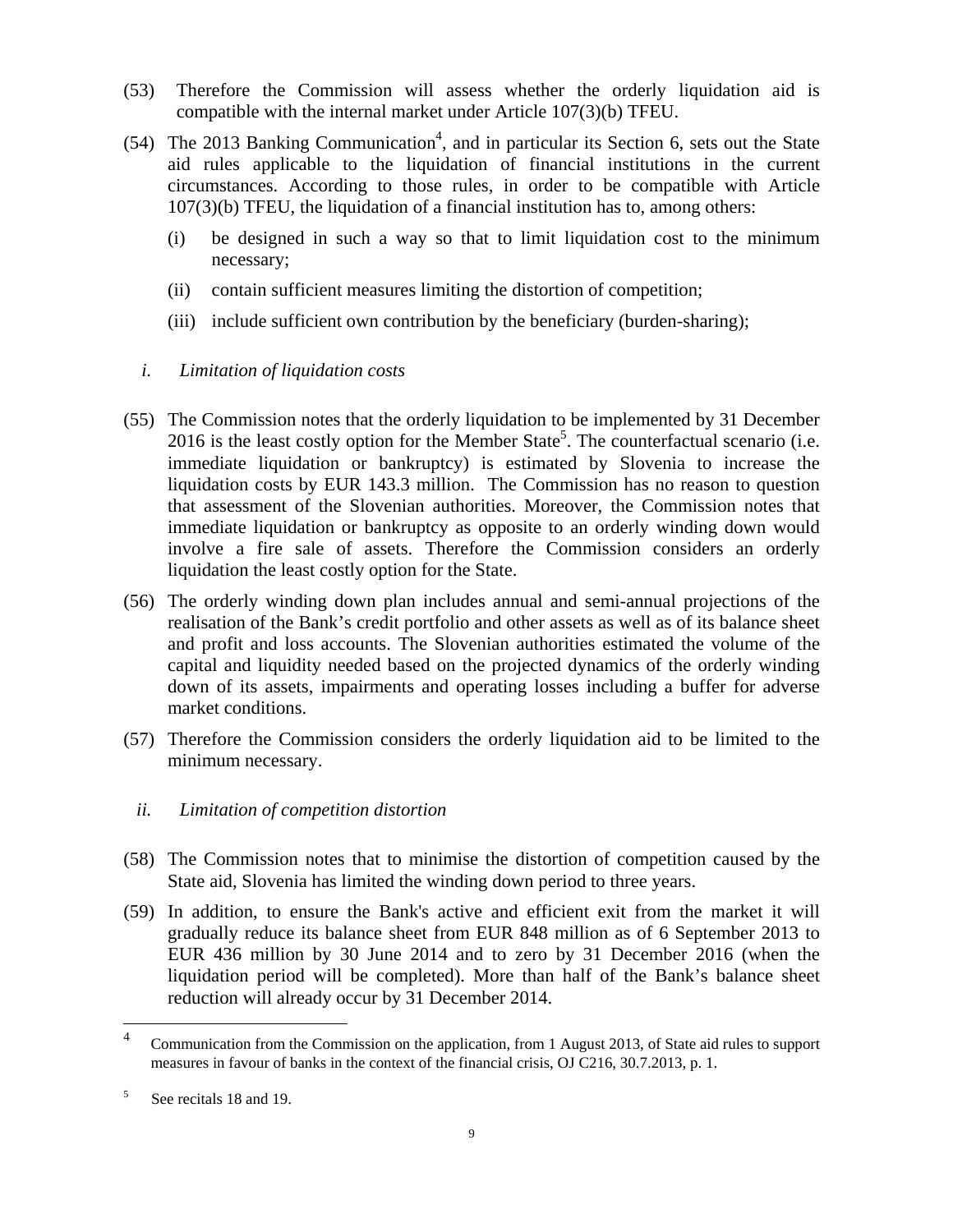- (60) As part of that process, the Bank will also close its branch and reduce its FTEs from 84 in September 2013 to 50 FTEs by 30 June 2014. The Bank only had a small market share in the Slovenian market before any aid was granted (approximately 2,3%) and at the end of the liquidation period the Bank will fully exit the market.
- (61) Further, the Bank will limit new lending exclusively to contractually committed amounts. Moreover, the Bank will not provide new or existing customers with any additional financing that is not contractually committed except when it is strictly necessary to preserve the value of the loan collateral, or to minimise losses. The Bank will manage remaining assets with the objective of divesting, liquidating or wounding them down in an orderly manner with a view to minimising cost for taxpayers. The Bank will provide transactional products to existing customers only. In addition the Bank will not take any deposits from new costumers. It will not take deposits from existing customers either, except under the conditions listed in recital (28). The Commission notes that the Bank will continue to carry out only limited activities, which will be allowed only during the orderly winding down phase to minimise impairments while treating creditors fairly.
- (62) The Commission positively notes that in line with point 75 of the 2013 Banking Communication the pricing policy of the Bank will be designed to encourage customers to find more attractive alternatives.
- (63) In that respect the Commission considers that the distortions of competition stemming from the market presence of the Bank during its orderly winding down are limited.

#### *iii. Own contribution and burden-sharing*

- (64) The Commission observes that, in line with the 2013 Banking Communication, the equity of the Bank's shareholders and the Bank's subordinated debts will be fully wiped out. As a result, the State aid provided to the Bank in the form of the recapitalisation and the liquidity support will not benefit shareholders and subordinated debt holders, thereby minimising moral hazard. The Commission positively notes that the contribution of shareholders and subordinated debt holders is achieved to the maximum extent possible, thus ensuring adequate burden-sharing.
- (65) The State recapitalisation will only be implemented after the complete implementation of the wipe-out of the shareholders' equity and subordinated debts. All existing shareholders and subordinated debt holders therefore fully contribute to the orderly winding down costs of the Bank prior to the granting of the State support. The State will own 100% of the Bank's shares after the recapitalisation.
- (66) In addition the Commission notes that Slovenia commits that the Bank will suspend dividend and coupon payments on outstanding hybrid instruments and subordinated debts unless those payments are legally due. Finally, Slovenia also commits to an advertising ban and an acquisition ban.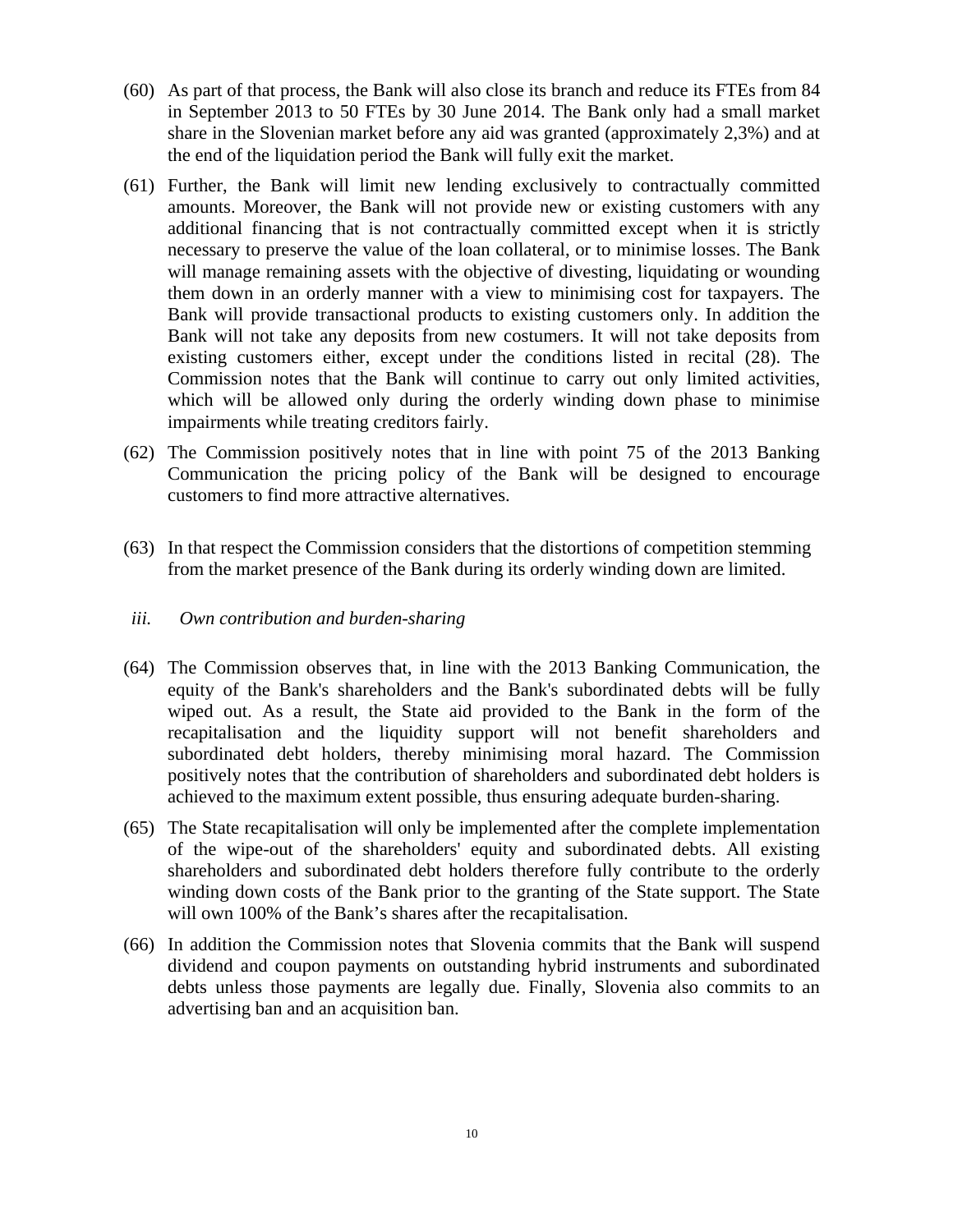### *Conclusion on the compatibility of the orderly liquidation aid*

(67) Therefore, taking into consideration the recapitalisation and liquidity needs of the Bank (for the amount of EUR 285 million and EUR 400 million respectively) notified on 5 November 2013 as well as the Guarantee of EUR 540 million temporarily approved in the liquidity decision and the need to maintain financial stability in Slovenia, the Commission considers that the measures comprising the orderly liquidation aid are compatible with the internal market under Article 107(3)(b) TFEU.

### **CONCLUSION**

- The measure notified by the Republic of Slovenia consisting of Guarantee of EUR 540 million, approved as rescue aid in the liquidity decision, and the measures notified on 5 November 2013 in the context of the orderly winding down of the Bank in form of a recapitalisation of EUR 285 million and liquidity assistance of EUR 400 million constitute State aid pursuant to Article 107(1) TFEU.
- All those measures notified by the Republic of Slovenia in favor of the Bank are compatible with the internal market for reasons of financial stability on the basis of Article 107(3)(b) TFEU in light of the 2013 Banking Communication.
- The Commission notes that Slovenia exceptionally accepts that the adoption of the decision be in the English language.

If this letter contains confidential information which should not be disclosed to third parties, please inform the Commission within fifteen working days of the date of receipt. If the Commission does not receive a reasoned request by that deadline, you will be deemed to agree to the disclosure to third parties and to the publication of the full text of the letter in the authentic language on the Internet site:

http://ec.europa.eu/competition/elojade/isef/index.cfm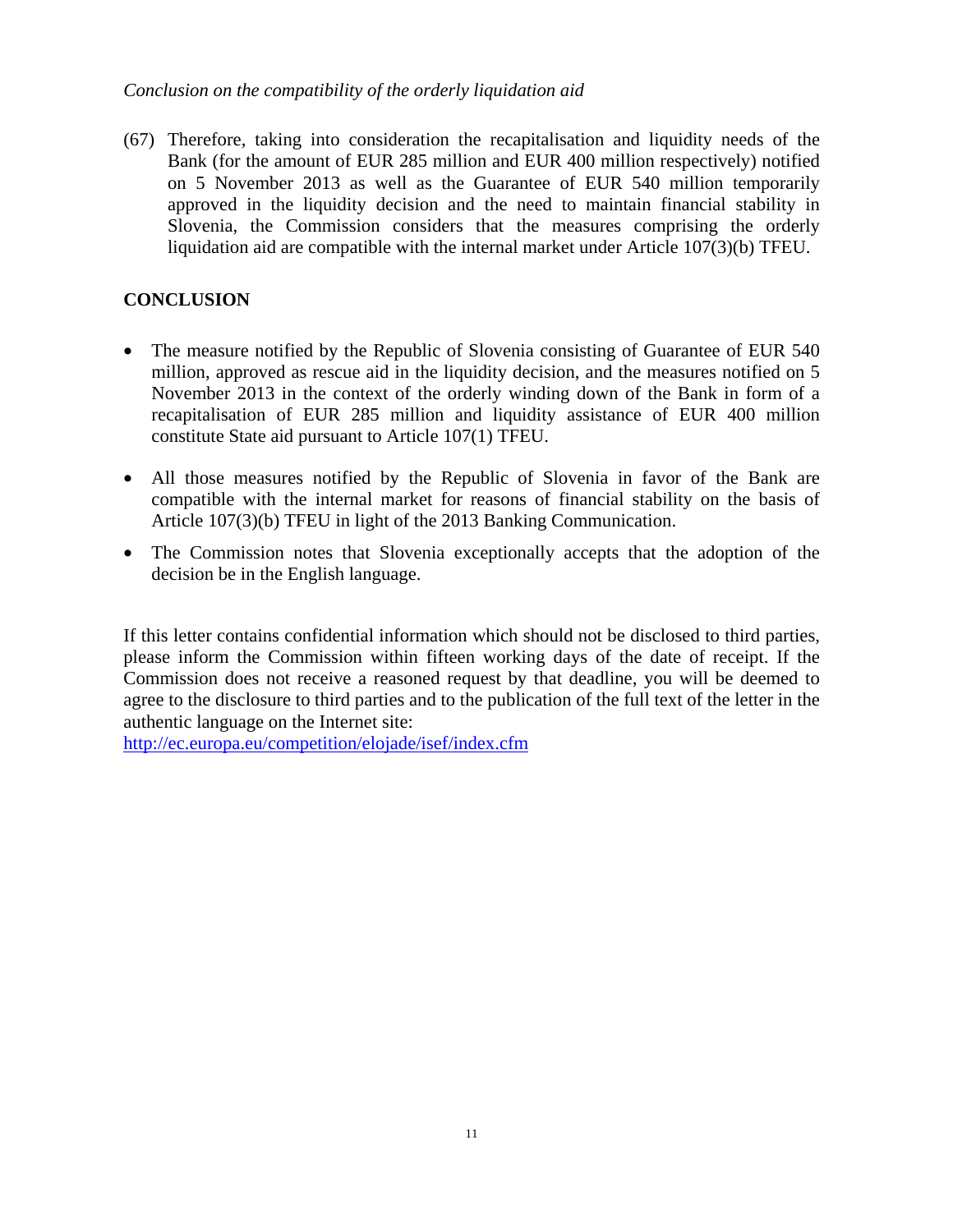Your request should be sent by registered letter or fax to:

European Commission Directorate-General for Competition State Aid Greffe B-1049 Brussels Fax No: (+32)-2-296.12.42

> Yours faithfully, For the Commission

> Joaquín ALMUNIA Vice-President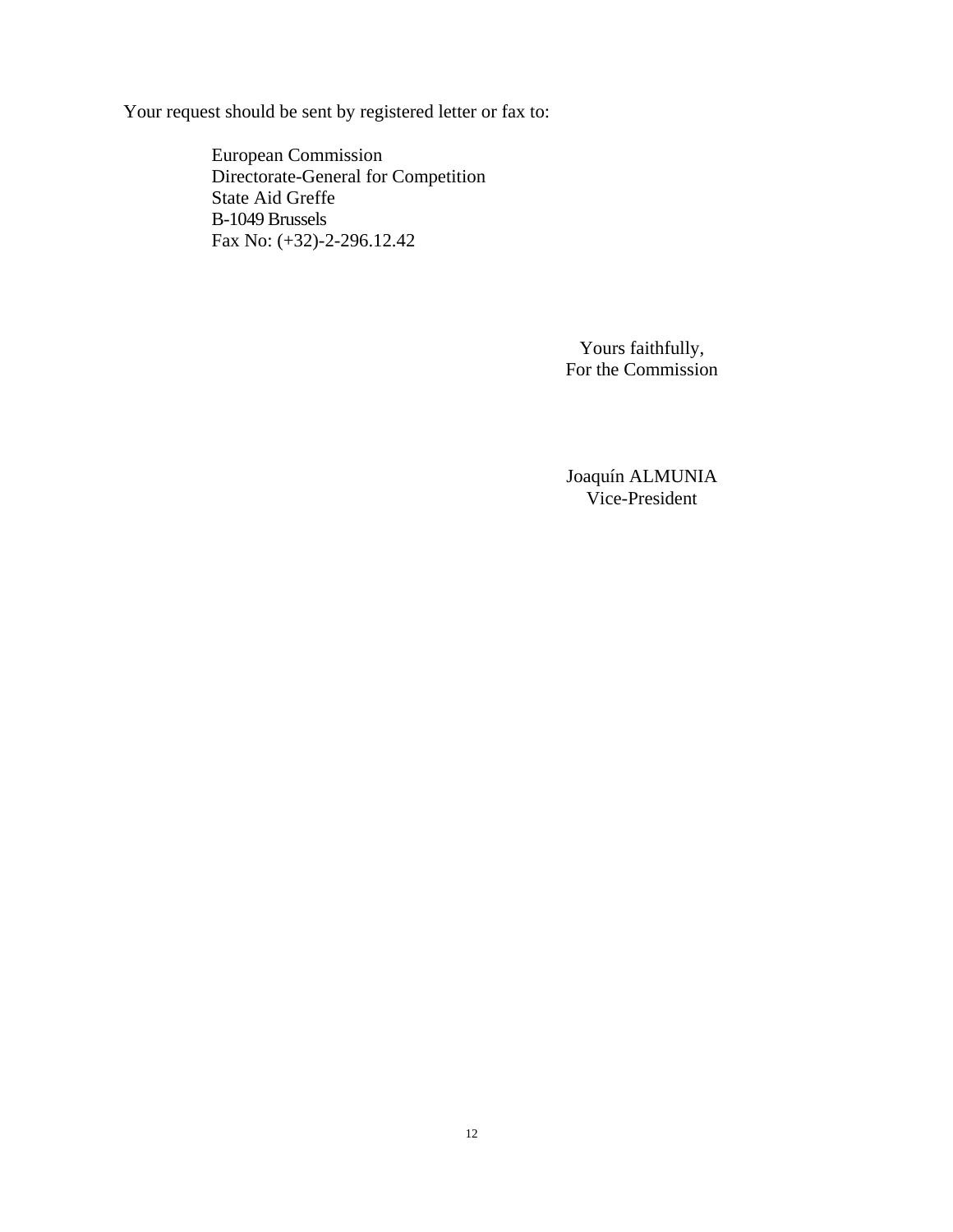# **ANNEX**

### **Commitments of Slovenia in favour of Factor Banka**

The Republic of Slovenia ("Slovenia") ensures that the Bank and its affiliates will implement the liquidation plan submitted on 5 November 2013 (which was subsequently modified). In connection with this, Slovenia commits to implement in particular the measures and actions and to achieve the objectives listed below (the "Commitments") which are integral part of said liquidation plan.

The Commitments shall take effect upon the date of adoption of the European Commission's ("Commission") decision approving the liquidation plan.

The Commitments apply throughout the liquidation period unless the individual Commitment states otherwise.

A. Reduction of the balance sheet:

The Bank will reduce its total balance sheet size from approximately EUR 848 million in September 2013 to EUR 436 million by 30 June 2014 and to zero by 31 December 2016 when the liquidation phase will be completed.

B. Reduction of branches and employers full time equivalent (FTE):

The Bank will reduce its current organizational structure by applying the following measures:

(i) Reduction from one branch/office in September 2013 to zero branch/office by end of 2014 (the Bank will operate its activities only at headquarter of the Bank) and

(ii) Reduction from 84 FTEs in September 2013 to 50 FTEs by 30 June 2014. During the process of orderly winding down, the number of FTEs would be reduced further.

- C. Principles of operation of Factor Banka:
	- (i) Limitation on new lending:
	- a) Contractually committed but not yet paid-out amounts to be limited to the strict minimum.
	- b) No additional financing to existing customers which is not contractually committed except when it is strictly necessary to preserve the value of the loan collateral, or otherwise related to minimising capital losses and/or enhancing the expected recovery value of a loan.
	- c) No additional financing to new customers which is not contractually committed.

(ii) Management of existing assets:

The Bank undertakes to manage the assets with the objective of being divested, liquidated or wound down, in an orderly manner but minimizing the cost for taxpayers. The Bank will manage existing assets in a way that maximises NPV of the assets. Specifically, if a client cannot respect the terms of his loan, the Bank will only restructure the lending terms (deferral or partial waiver of repayments, conversion of (part of) the claim in capital, etc.) if such a restructuring would lead to enhancing the present value of the loan. As regards mortgage loans this principle also applies. In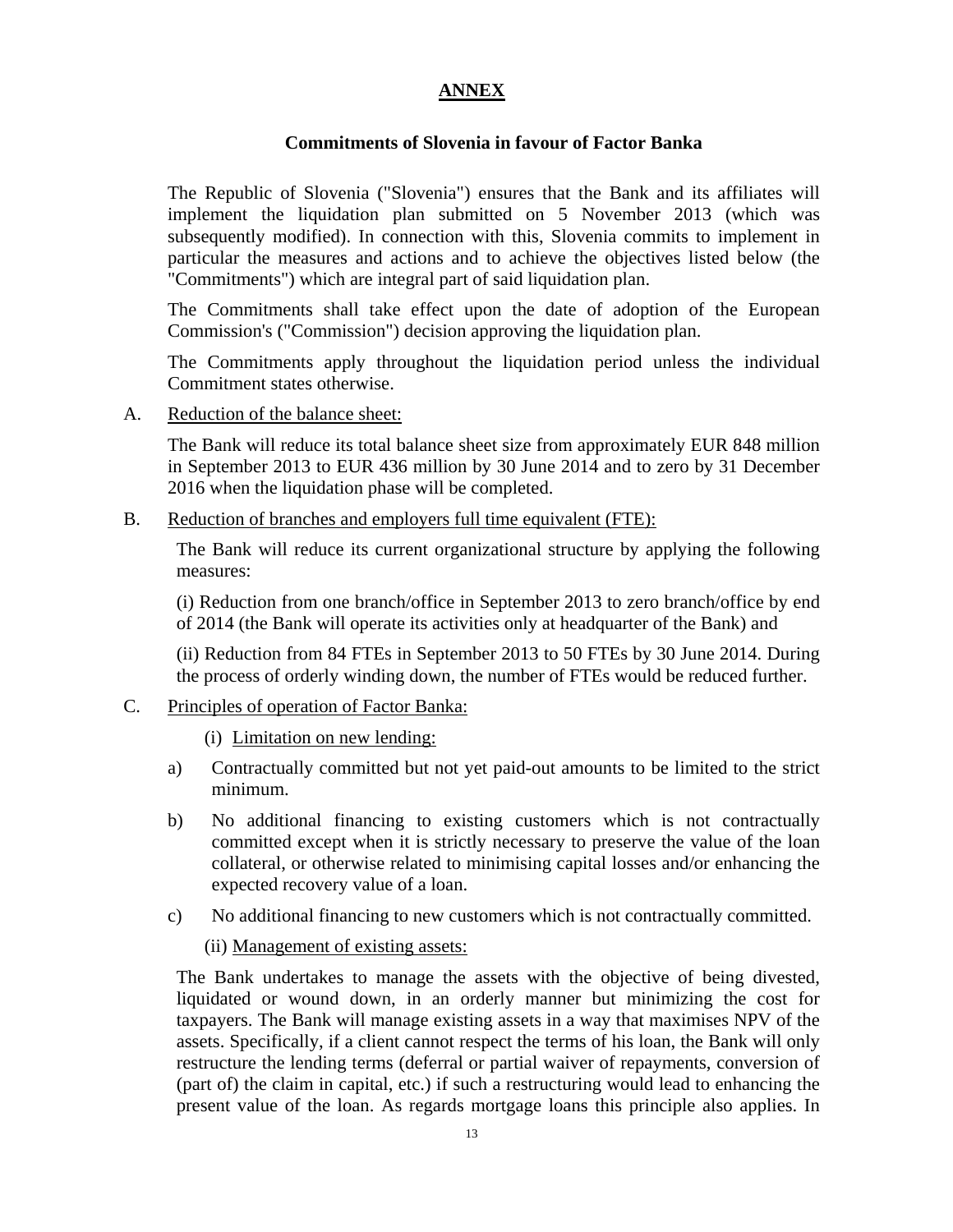particular, the Bank will be allowed to restructure its mortgage assets via the following variations to the terms of existing mortgages: (a) a change of deal (e.g. by offering a new fixed rate); (b) transferring existing mortgages to new properties; (c) transferring equity (e.g., adding a borrower to the mortgage or removing one); or (d) as otherwise obliged by any law.

(iii)Limitation of new deposits:

The Bank will not take deposits from new customers. The Bank will not take deposits from existing customers either with the exception of the transactions arising from the already concluded contracts, and deposits which will represent additional collateral for the already concluded loans and other transactions (e.g. guarantees).

(iv)Limitation on transactional products:

The Bank may provide transactional products (i.e., current accounts, transactions, cards, payments, etc.) only to existing customer.

(v) Limitation on pricing policies:

The pricing policy of the Bank will be designed in a way so that to encourage customers to find more attractive alternatives. In other words (i) the level of the interest rate/fee paid by the Bank to customers should be below the average of the market and (ii) the level of the interest rate/fee paid by customers to the Bank should be above the average of the market. Not more than 10% of products offered by the Bank (in nominal amount) will deviate from this rule.

D. Burden sharing measures:

Shareholders and holders of subordinated debt of the Bank will be fully wiped out.

- E. Behavioural measures:
	- (i) Ban on coupon payments: until the burden sharing measures have been fully implemented, the Bank will not make any payments to subordinated debt holders.
	- (ii) Dividend ban: until the burden sharing measures have been fully implemented, the Bank will not make any dividend payments.
	- (iii)Bans on advertising and aggressive commercial strategies (advertisement ban): imposed in order to ban any advertising activities related to the State aid to the Bank and to the State ownership in the Bank (or to any competitive advantages arising in any way from the aid to the Bank or the state ownership in the Bank) and to prevent the Bank from employing any aggressive commercial strategies which would not be pursued without State aid.
	- (iv)Acquisition ban: imposed to ensure that the Bank will not acquire any stake in any undertaking. This covers both undertakings which have the legal form of a company and pool of assets which form a business. Activities which do not fall under the acquisition ban are (i) acquisitions in the regular course of the orderly winding down of operations in the management of existing claims towards ailing firms; (ii) disposals and restructuring within the Bank, including buy-outs of minority shareholders.